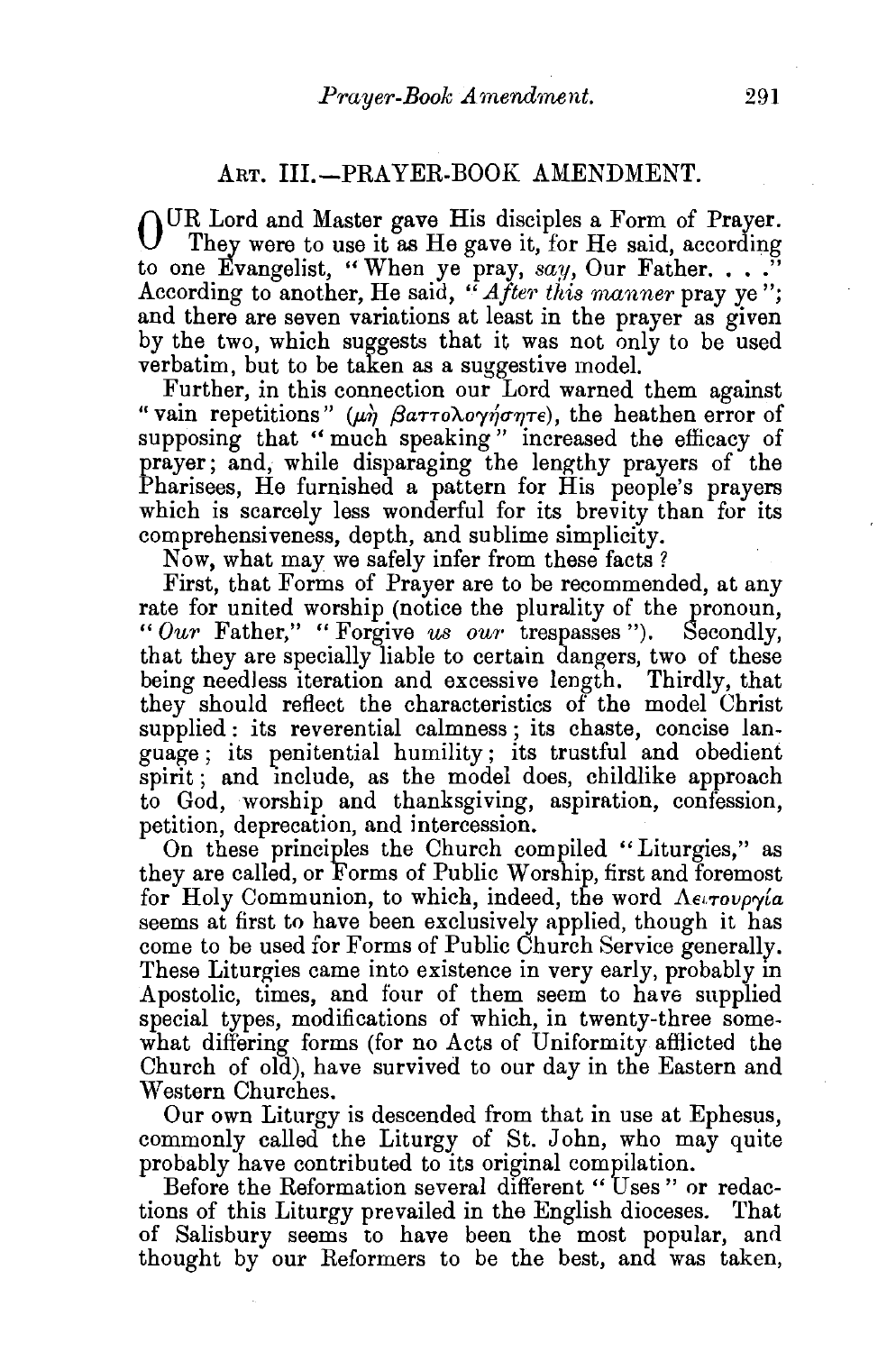after being simplified, enriched, and purged of superstitious accretions, as the basis of the first Common Prayer-Book in the English language. This was revised in 1552, in 1559, in 1604, and again in 1662. Only slight changes have been made in it in subsequent times.

Thus, our Prayer-Book is a "survival of the fittest," older forms in all cases not being discarded, but in the main retained, after careful revision. Most of the Collects are 1,300 years old; portions of the Communion Service have probably come down from the time of the Apostles.

After making all deductions, it constitutes, so far as it goes, a magnificent and monumental Manual of Public Devotions, combining in a marvellous degree simplicity and chastened fervour with reverence and dignity of language ; it is rich in Scriptural thought and heavenly aspiration, and it makes no unsuitable provision for a very considerable number of the occasions under which the common worship of English Christians is likely to be held. We yield to none in appreciation and admiration of its exceeding worth and beauty.

1. But it is right to remember some words occurring in the Preface of this excellent Book, from the pen of its latest Revisers:

"The particular Forms of Divine worship being things in their own nature indifferent and alterable, it is reasonable that such changes should be made therein as should from time to time seem either necessary or expedient. . . ." "Accordingly," they go on, "such alterations as were tendered to us (by what persons or to what purpose soever tendered), as seemed in any degree requisite or expedient, we have willingly assented unto."

Nothing could be more moderate or sensible than this statement of the case; and in view of the fact that good reason seems to have been discovered for revising the Reformed Liturgy four times during the first century of its use, or about every twenty-four years on an average, it would be strange indeed if in ten times that period—*i.e.*, in 240 years after its last Revision-no sufficient ground should be discoverable for further amendment by way of correcting acknowledged mistakes, and enriching, expanding, and adapting the splendid Book. For, after all, it was the work of man, and therefore inevitably imperfect and improvable, and capable of better adaptation to altered conditions in the vastly developed life and circumstances of the Uhurch of this world-wide Empire. And now, if so, why should England lag behind Ireland and America in this important business ? Important, surely, when we consider the enormous number of individuals affected by any deficiencies or blemishes in the Book, and the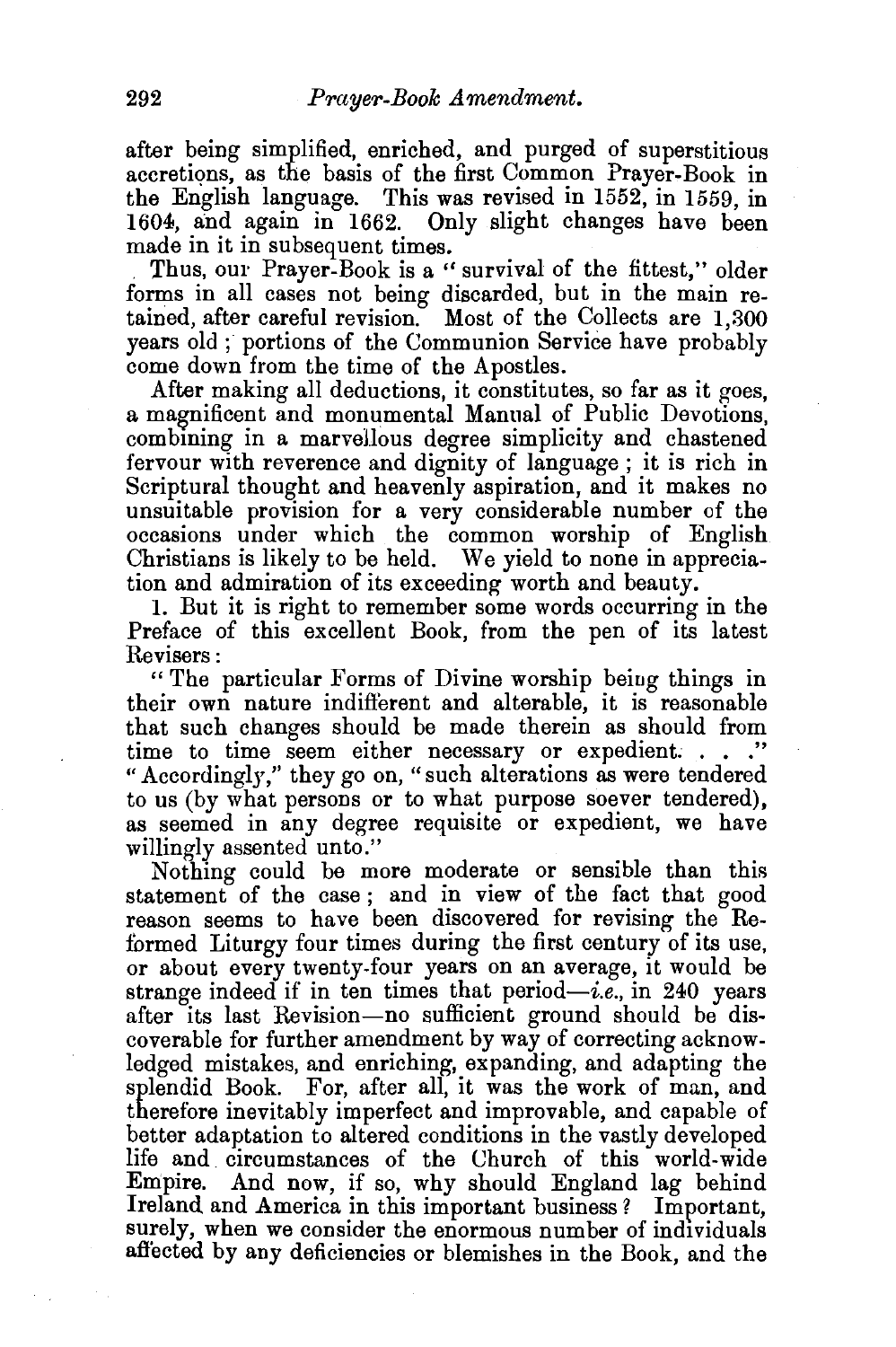enormous number of times in which any mischief accruing from them is *en evidence,* and the intensely sacred and momentous consequence of the engagements concerned. "De minimis non curandum est"; but there can be no *minima,* nor even *parva,* in a manual which the Church is bound, I take it, to make approximate as closely to the ideal and the perfect as God's blessing on untiring labour shall enable her to make it.

It has been well said that " So precious are the short seasons spent in united worship, that no detail that can affect in any measure its holy charm and edifying power can possibly be insignificant; while little dissatisfactions arising from unwise Liturgical arrangements are believed to be answerable more often than is sometimes supposed for that first abstention from worship which, once begun, upon whatever ground, has so fatal a tendency to become inveterate."

Presumably it will not be denied that the Revisions the book has already undergone have been a success; in other words, that the men of 1662 produced at least a *more suitable* book than the men of  $1604$ , of 1552, and of 1549. It is not essential, however, to the argument, for, unless we are to ascribe inspired finality to the Prayer-Book of 1549, even unsuccessful revision of it during the succeeding century could not prove that two centuries and a half of further experience would be unlikely to yield the means, as well as fresh need, for its emendation.

For years past every speaker of weight or representative character in our Church Congresses has recognised the abundant room that exists for such amendment. Here are a few examples (all of us would not be prepared to go so far as some of the speakers quoted). "Our Liturgy," says an eminent divine, "is at once meagre and defective. It contains phrases which are stumbling-blocks to many, expressions which irritate and distress thousands of Christians. Supposing a thousand men in a town were newly converted from sin, and met, Bible in hand, free to decide what form of worship they would embrace, would the majority adopt the Prayer-Book as it stands?" Says another speaker, a Bishop and sturdy Churchman : " It is very desirable that some alterations be made and additional Services introduced. The question is not whether it is desirable, but only how to do it." Says a pronounced Evangelical: "Evangelicals say with one voice, We should very much like a Revision. I feel sure our Church would be increased tenfold." (That is rather a wild estimate. We repeat that we do not pretend to endorse the language of all advocates of revision.) Said Bishop Thorold:

22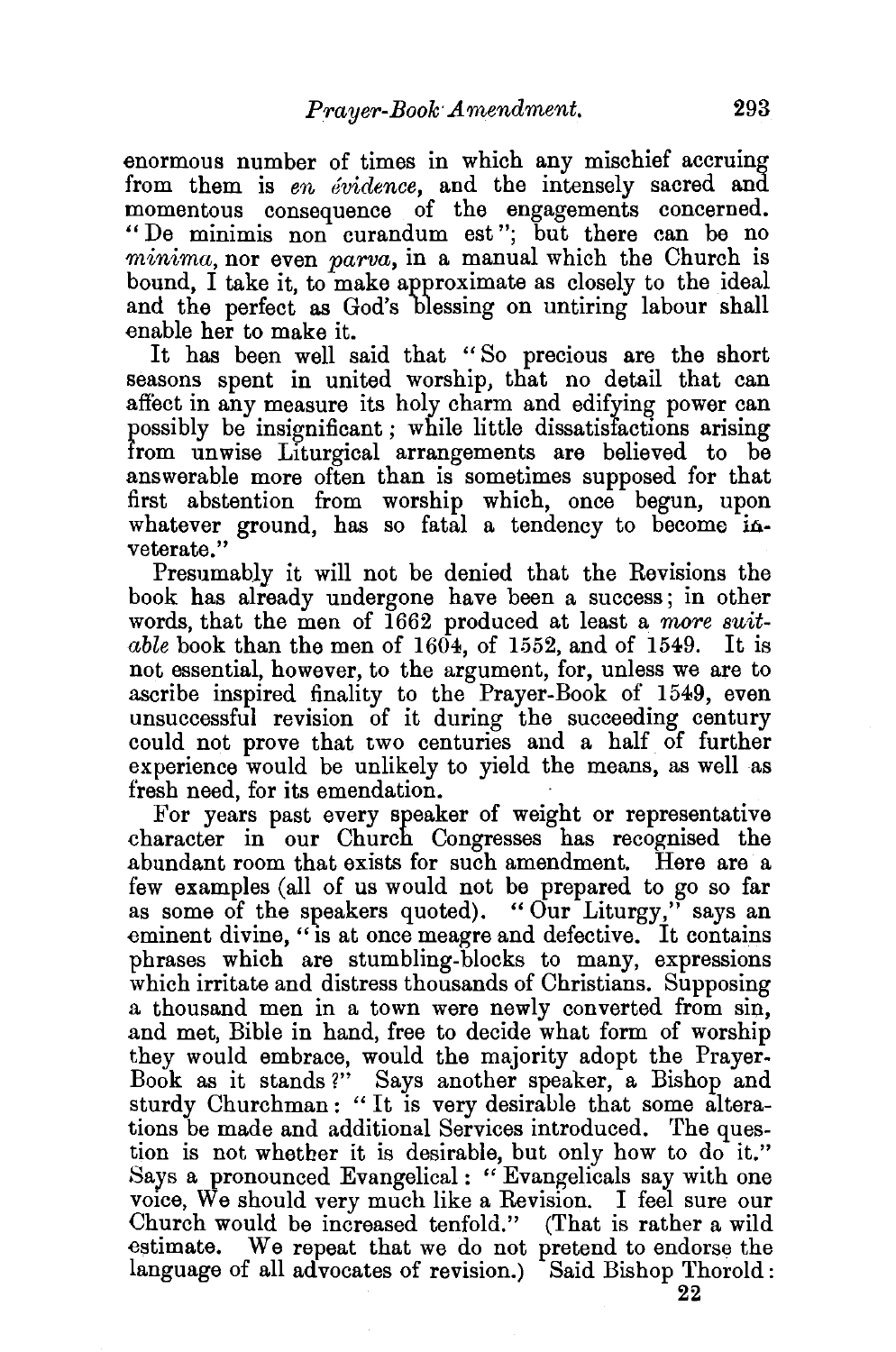" We want more elasticity in our services; we want to add to them. It all might be done without any breach of unity among us." Said another Bishop of great influence and lofty character: "I have had continually in my mind a sense of the unsuitableness of our Service to the needs of a poor population. We want greater power to vary our Services." Says a learned Canon : "Sorely needed is an authorized Appendix of additional prayers. The Prayer-Book is admirable, but it is not complete. We want simple services for use which need no printed forms at all, in which the minister should be absolutely free." Says another: "For many public occasions our present Prayer-Book gives us absolutely no help ... and accordingly we get lawlessness. . . . When men cannot evade a law which is overstrict they revolt against its bonds." Said Lord Nelson : " Nothing would do more to restore to us the most earnest Nonconformists than to have services adapted to the masses."

It might be well to quote speeches on the other side, but one has been unable to meet with any by Churchmen of any school at all!

Our own deliberate conviction is that, next to a gracious bedewal of our Church by the Holy Ghost, nothing is of greater consequence to her spiritual advance than Prayer-Book Amendment, and nothing more likely to retard that advance than its indefinite postponement.

No one is more thankful than we are that changes have not been, and could not be, hastily and easily made in the Book, in conformity with the demand of passing moods and majorities in our Church and Nation; but a Reform waited for in a Reformed Church-the Church of the Reformation-for 250 years can hardly be held to be a sudden and revolutionary innovation l

2. And now let us betake ourselves to the unwelcome and ungracious task of fault-finding. Why is amendment necessary?

(a) *The Rubrics are too rigid.* As it stands, the Book, even as relaxed by the Act of Uniformity Amendment Act, interdicts all addition of devotional compositions other than Scripture or hymns (as though metrical form was the complete security against erroneous matter) to the Church's Liturgical treasures, except in the single case of the Burial Service, which now in certain cases may legally be varied. **The** only special Services really lawful in Church besides the Forms provided two or three centuries ago are ingenious mosaics, constructed, with the aid of Bible texts, out of the latter, in strained adaptation to the wants of the present day. This was never intended by the compilers of the Book. Not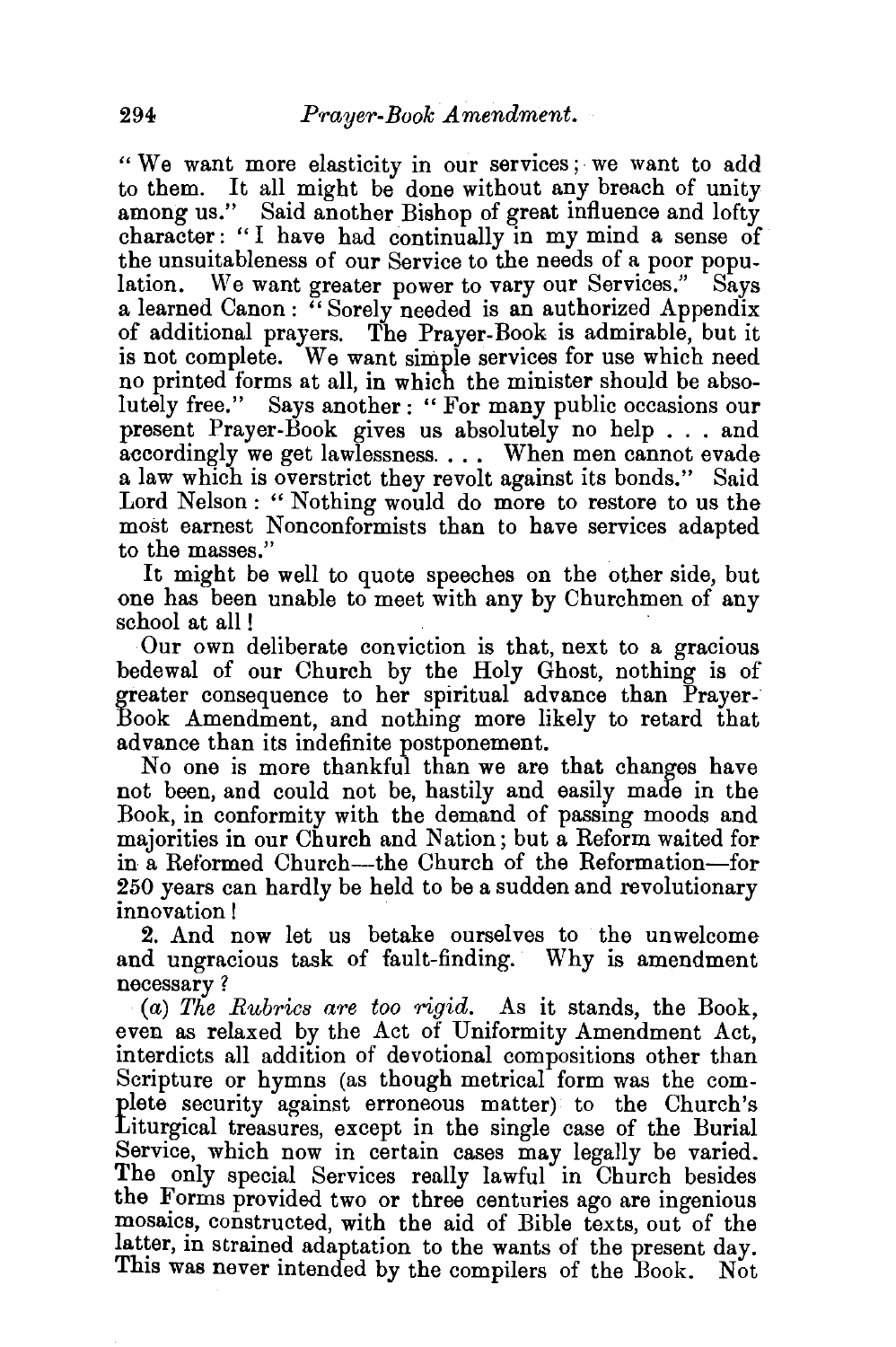only did they recognise in terms, as we have seen, the probable expediency of change from time to time, but they deliberately introduced into the Book that principle of option, or alternative forms, which there is no reason to suppose they intended to restrict to the few cases in which they applied it. The extension of that principle beyond these limits (and not only to Psalms and Lessons, in which a certain measure of legal freedom has been conceded, but to complete Services), would, without any disturbance of the plan on which our Liturgy is constructed, afford a wholesome relief to its stiffness, and endow it with more of that capability of specialization which is claimed as the peculiar advantage of extemporaneous worship. It is surely a mistake, *e.g.,* to require the recitation of certain of the Jewish Psalms, at all and ever, in the worship of Christians.

And the Rules and Language of the Book are vexatiously rigid. Take Confirmation. The form of the Preface, and of the Bishop's question to the candidates, makes both glaringly inappropriate to persons (and there are usually some, and occasionally not a few, at a Confirmation) who have been baptized as adults, as well as to the exceptional, yet very numerous, class of those lawfully baptized in infancy, but not with sponsors; yet no liberty of language is permitted here. The Rules as to Baptism, prescribing its celebration during public worship, and the provision of a specified number of sponsors of each sex, are notoriously in abeyance (like certain rubrics of the Communion Service), and would be largely fatal to Anglican Baptism if insisted on. Again, while in tavour of daily public prayers if sufficiently varied, we cannot escape from the conviction that their monotony is one chief reason why the rigid rubrical requirement of the recitation of the daily Prayers by Priests and Deacons (Bishops seem exempted), nominally in force for three centuries, is disregarded to-day by the great majority, the modified form of clerical subscription to the Prayer-Book being held by many to relax its obligations. Yet it seems regrettable that the only available cure of the excessive rigidity of Prayer-Book rules should be to leave them as they are, yet officially connive at their violation!

Iteration is akin to Rigidity. We have seen that our Saviour warns us against it, and there is far too much of it in our Book. Of each day's prayers seven-eighths are identical ; of Matins and Evensong, two-thirds. How unfortunate this iteration on Good Friday, a day of intensely distinctive character, when the *Venite* and *Magnificat* or *Cantate* are plainly unsuitable, yet must be recited as usual. *Venite*  would seem far less unsuited to Easter Day, when it is super-

 $22 - 2$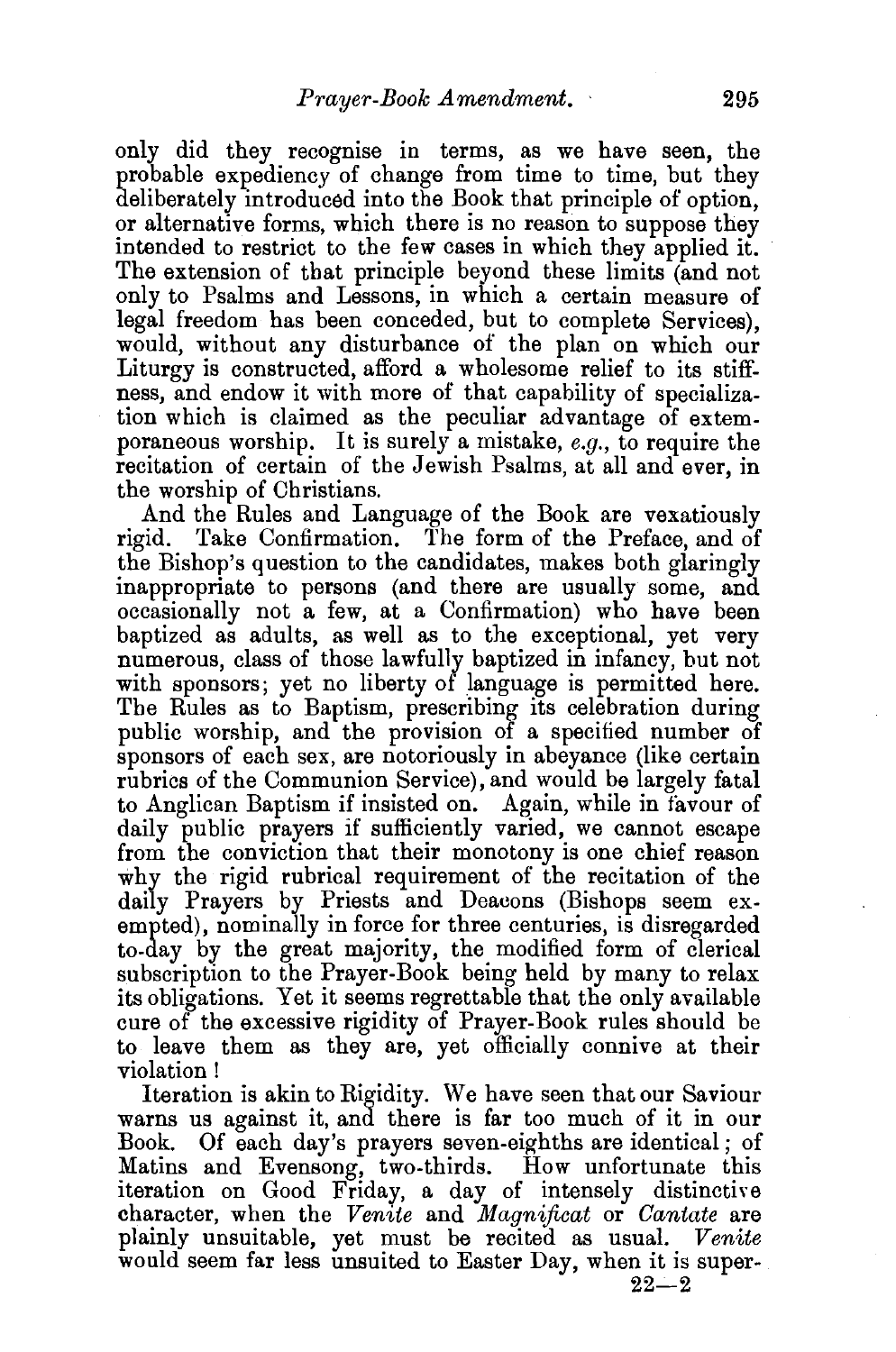seded, as not special enough! The fivefold iteration of Christ's matchless prayer in every full forenoon Service has found ingenious defenders, entitled to great deference, though they do not convince us; but why the iteration of human compositions, such as the Collect for the Day, often twice within ten minutes, or of almost identical petitions for the Sovereign five times in a full Morning Service, and twice at least in every Service ? The iteration in identical words of somewhat lengthy Exhortations, again, violates a fundamental law of human nature. What should we think of the repetition at every Service of some magnificent exhortation, say, out of Dr. Liddon's sermons? Sermons, or sermonlike addresses, however good, will not bear frequent repetition without generating either inattention or nausea. A serious instance of rigid iteration is the direction to the Minister to repeat all the words of administration to every communicant. How increasingly common, happily, the case when this involves the repetition for each kind for even 200 communicants at a time ! It is often impossible to remedy this by multiplying the number of officiating clergy. Similarly, the repetition of the beautiful benedictory prayer of the Bishop at a Confirmation over each candidate becomes a burden, when (as must be common in some dioceses) 200 or 300 candidates or more are presented, and this on an occasion when a tense condition of mind and heart in the young people renders great length in the Service specially inadvisable.

The Baptismal Service is far too long for use, as prescribed, with other Services; yet there is no authority for shortening it. The Marriage Service is coarsely injudicious, as Bishop Barry says, in some of its terms and directions (fancy a young bachelor curate having to decide whether an elderly bride is past childbearing or no!), but no relaxation is authorized. Rigidity and iteration reach a preposterous climax in the perpetual reprint and reissue of Rules for finding the "Golden Number," not merely for centuries for ever gone by, as A.D. 1600 and 1700, but for future ages more distant than Ussher dates creation in the past, up to A.D. 8500! Some of those seven elaborate Tables at the beginning of the Prayer-Book are incorrect in detail ; only two of them could be of the least practical value. None of them are mentioned in the Contents of the Book. They were inserted by order of Parliament, not of the Church. Why still parade them before a Church that needs them not, and a world that laughs them to scorn ?

We avow our strong conviction that to the average worshipper, by virtue of a law ruling human nature, the effect of Prayer-Book iteration is ·the undermining, consciously or unconsciously, of interest. After a certain limit, the respectful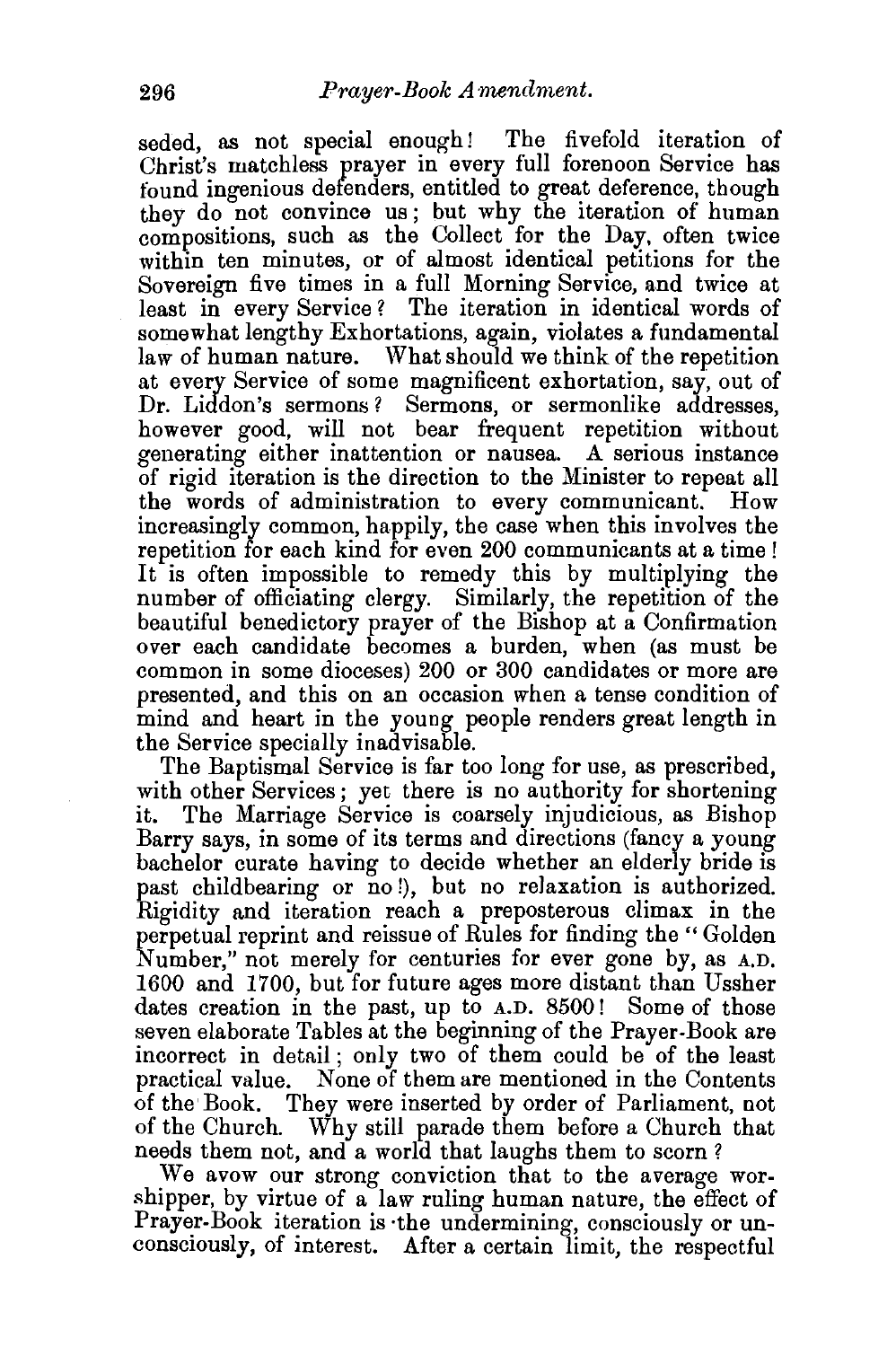attention men give to a sacred thing repeated in their ears is in inverse proportion to their familiarity with it. No doubt the dew-point, the limit of saturation, is more slowly reached in the case of some rich, suggestive words-inspired words, for example; but is there anything so sacred and beautiful as wholly to escape the operation of the law referred to, and capable of unlimited repetition without nausea ?

We do not mean that nausea exactly describes the common effect of Prayer-Book iterations; it is rather numbness of mind, impaired sensibility of heart. We put it to the reader whether he seriously believes that the great mass of a Church of England choir or congregation, in singing or hearing the *Nunc Dimittis,* we will say, recited for the two thousandth or three thousandth time, are really following the familiar words, especially if sung to some elaborate "Service," with such interest and such pondering of their true application to a congregation-not easy to discern in the *Nunc Dimittis,* by the way-as to receive fresh Godward stimulus thereby. No one will think so who will carefully watch a congregation during the process ; and yet if by any of our worship arrangements we fail to produce this result, and merely facilitate the deadening of the ear and heart of average Church attendants to sacred phrases, and accustom their minds either to wander the while in other directions, or else remain stagnant and inactive, what "moral and intellectual damage" we are effecting, what time and effort we are wasting, and on what a colossal scale !

In religion everything should be as definite and real as it possibly can be made, and the tendency to listless formality in worship, instead of being fostered, should be checked and counteracted by every kind of legitimate device. One effect of the iterativeness of our Liturgy on active-minded men not gifted with strong devotional instincts-and such are abundant in a highly-civilized age—is to generate fidgetiness and disrelish, followed ultimately by Church absenteeism; while others-conscientious people, but possessing only commonplace powers of mental concentration-are tormented with self-reproach, and lose much of the joy and refreshment which worship should bring, because an unfairly heavy task has been imposed on them, and too little help given them in fulfilling it, by their Church's Forms of Prayer.

(b) But the Iteration and Rigidity of the Book, coupled, I may add, with excessive length and redundancy in some directions, are scarcely less unfortunate than its incompleteness. The following list of occasions for which it makes no provision whatever, even partially, is itself incomplete: The worship of the Young; of Families; of Soldiers; of Prisoners ;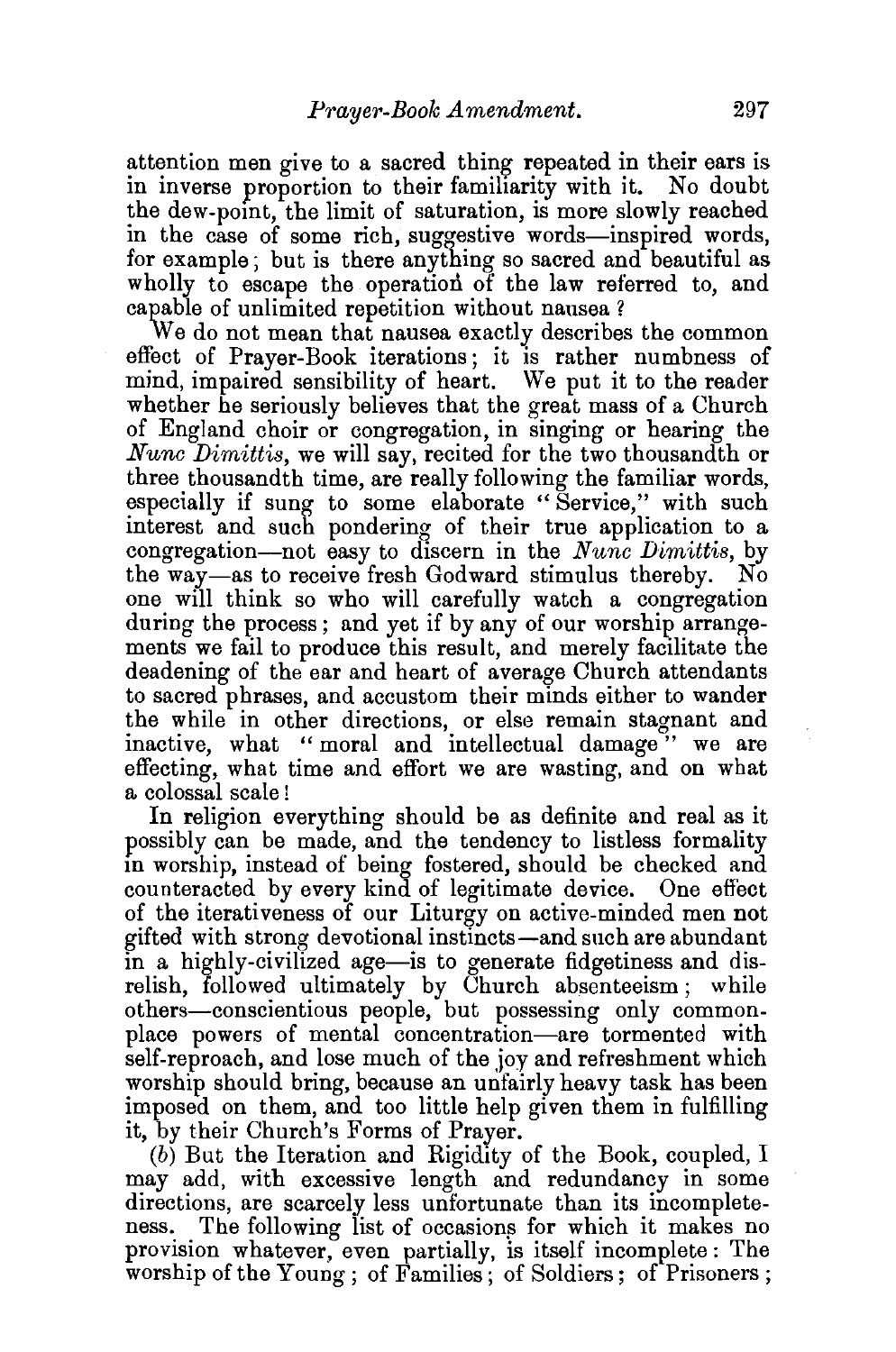of Hospitals; of Colleges ; the opening and close of a Year; the appointment of a Monarch, the Governor of a Colony, a Bishop, or a Parish Priest ; the admission of Converts from heresy or schism; a fair Harvest; a time of National Prosperity; the commencement or dedication of Churches; the Consecration of graveyards or of graves; a mercantile voyage; an alternative Evensong; above all, Intercession for Home and Foreign Missions. Every item in this incomplete list represents a Every item in this incomplete list represents a more or less public occasion for which authorized forms are more or less desirable, yet none at all are provided in the nation's Book of Common Prayer, and they actually exceed in number those for which it does make provision!

Of course, we know that excellent forms have been devised for all of them ; but if these contain anything beyond a rearrangement of the contents of a Book 250 years old, they are not strictly legitimate in Church; and none of them have full Church sanction. Their existence witnesses to the need and feasibility of expanding the Book; but until it is amended by lawful authority Clergy can only use them in Church by transgressing its present Rules, which they promised to obey, and proclaiming the failure of the Book to meet the Church's needs.

Here we may add to the deficiencies of our Prayer-Book the need of a Catechism suited to Young Children, which the Church Catechism, though most valuable, assuredly is notindeed, was not by its compilers intended to be.

(c) A third ground for the amendment of our Prayer-Book is the very large number of detail inconsistencies, instances of practical unwisdom, anachronisms, ignorings of the Antipodes and life conditions there, mistranslations in Creeds, Canticles, Psalms, Epistles, and Gospels, obscurities, ambiguities, careless corrections of the press, and the like. He must be a bold man, for instance, who would defend the *Ornaments Rubric*  or the *Rubrics in the Communion Office* as intelligible directions likely to prevent strife and secure uniformity of practice.

But one would not think of giving any list of these blemishes in the Book. We have been necessarily very close students of the Prayer-Book for many years, and have marked several hundreds of instances of such regrettable and improvable details as have been alluded to. Taking the most liberal discount off that list, amply enough will remain to make leaving the Book unamended a calamity and a disgrace.

For amendment such as would meet objections which all right-minded men would admit to be valid could not be impossible, as no change of doctrine whatsoever need be involved. The only doctrinal change we should press for seems a small matter, and could not fairly be demurred to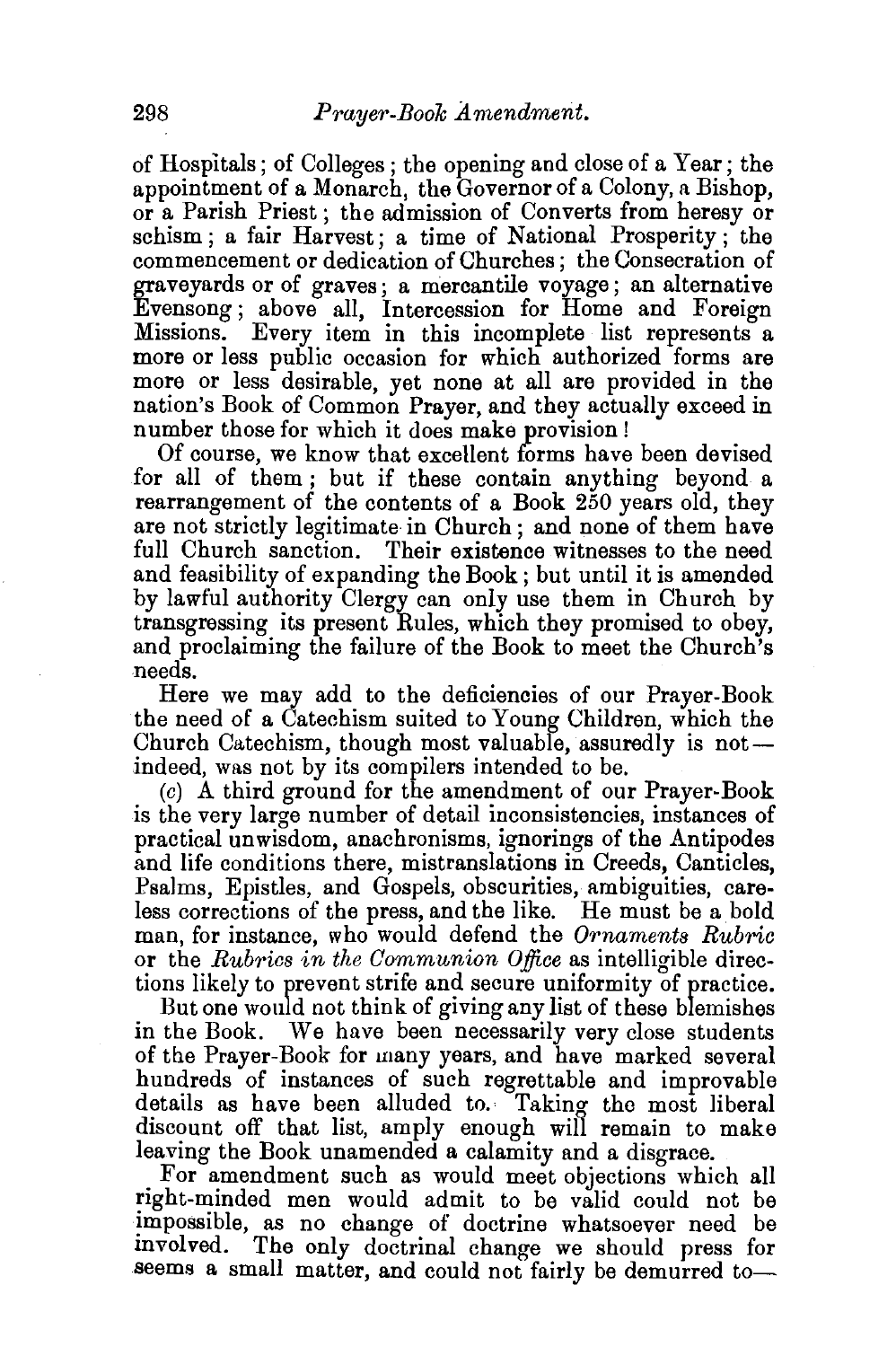. the excision of the words " Our Lady " in the Calendar of Lessons for Holy Days. One is aware of no doctrinally legitimate sense in which the Blessed Virgin is entitled to that designation. It is eliminated everywhere else in the Book, and doubtless was left where it stands by an oversight. Perhaps we ought to add that the first of the two notes at the end of the Baptismal Office appears doctrinally to be regrettable. The confident assertion, on the authority of Scripture, that baptized infants, dying before they commit *actual* sin (whatever that may mean-you cannot commit *original* sin), are *undoubtedly* saved, certainly seems to suggest that there *is* a doubt about their salvation if dying *unbaptized;* and one really had rather not be pledged to any doctrine at all on that mysterious subject, and has never yet been shown the text of Scripture which deals with it at all, so as to warrant the confident and dogmatic assertion which, our Prayer-Book makes upon the question.

3. Now, if such are some of the changes needed in the prescriptions of our Book of Common Prayer, what. can be done to make them available ? Two forms of Deliverance offer themselves, neither of which we could possibly recommend: (1) Evasion; (2) Defiance.

(1) As Evasion we should class the theory that, the Act of Uniformity happening in terms to have expressly prohibited other than Prayer-Book forms only in Colleges and Halls (sect. 17), they are available in Churches; or that the Book, being only a Schedule to an Act, and not in itself a document drawn up by lawyers in strict and definite terms, may be taken "in the spirit and not in the letter."

We apprehend that it is on such grounds as these that Services are now used, in Churches tinged with a particular view of Church questions, for which no Prayer-Book warrant whatever can be quoted, and we fear in some cases quite at variance with its spirit.

One would be sorry to have action of this kind on one's own conscience.

(2) Defiance is another alternative. "Boldly ignore Prayer-Book rules," it is suggested, "in deference to Catholic authority, as some of us interpret it for ourselves; or in stubborn adherence to irregular practice connived at by public usage in the past "; and the suggestion has not seldom been adopted, with it need not be said bow deplorable a harvest of insubordination, and confusion, and disorder, and even prosecution! It is very consolatory to know that this attitude of defiance to authority has been getting rarer by degrees for some time past in England.

But is there no alternative to these two expedients, other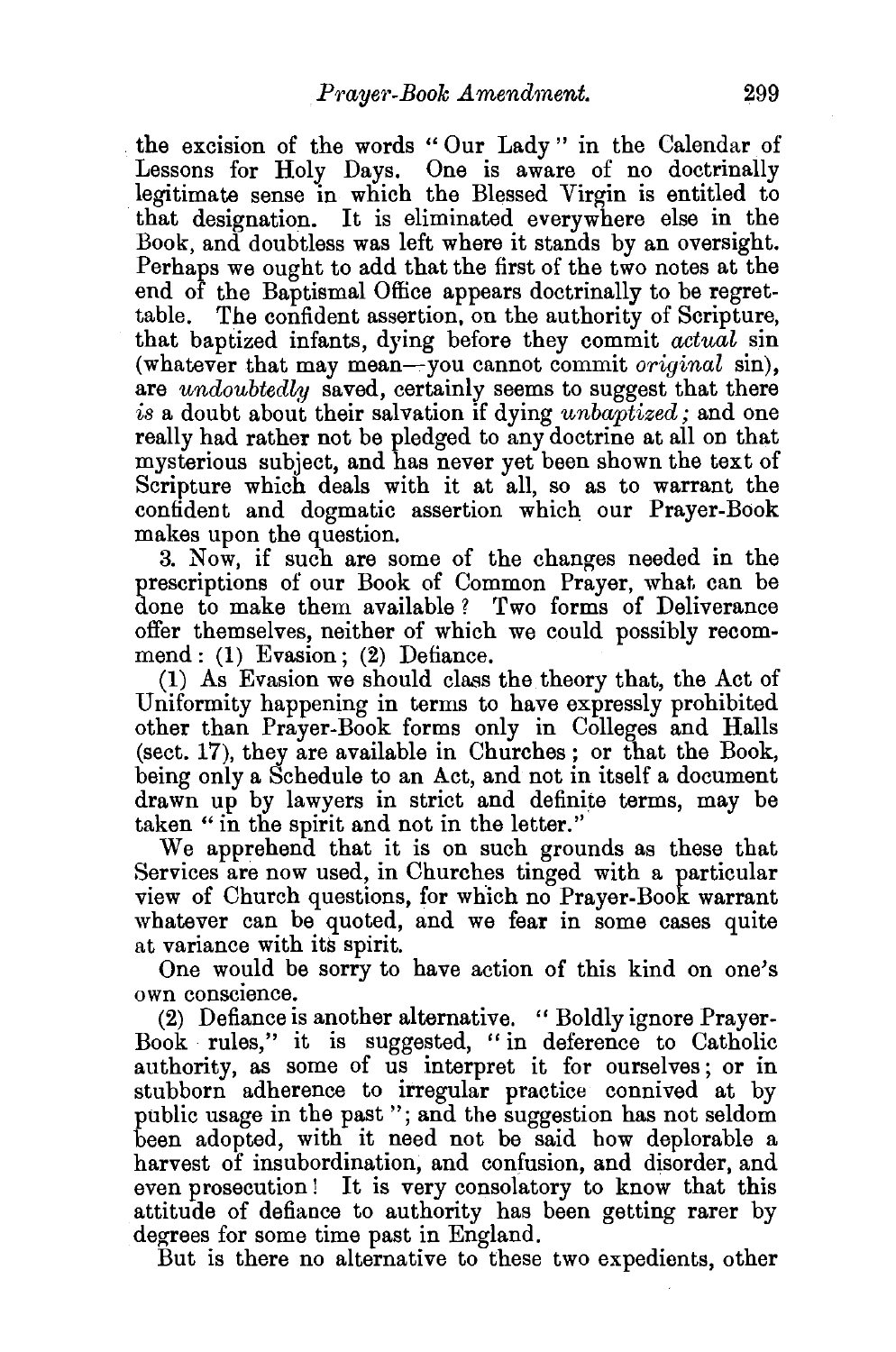than passive and implicit compliance with all the Rules of the Prayer-Book as they stand?

Well, it is too late to get this last programme adopted, however beautiful its logic and consistency. Many Rubrics are hopelessly in abeyance. The exigencies of Colonial Church life, in particular, make certain abbreviations and relaxations so urgently desirable on grounds of common-sense and even practical necessity, that they are virtually universal. In these cases the Prayer-Book is not "evaded" under shelter of ingenious theories, nor lawlessly "defied " by unauthorized irregularities in the interest of doctrinal change; but respectful liberties are taken with literal obligations which it would be unreasonable, and which no one desires, to insist upon, and we fall back on Scripture precedent for dealing with the difficulty in this way. There is an analogy (of the *a fortiori*  kind) between the rules of our Liturgy and those of the divinely-sanctioned Jewish Jaw, and our Saviour's attitude towards the latter while in force is most instructive. I do not specially refer to His open neglect of the prescribed attitudes at the Passover meal, but to His argument in favour of Sabbath healing. He does not "evade '' the rule; He does not " defy " it. He lays it down that disobedience to its letter may be justified in deference to higher claims, and instances David, who violated the law to satisfy his hunger, and the priests, who baked showbread and circumcised on the Sabbath Day. Obligations based on the needs of man are upon occasion to override those based on the importance of ritual uniformity.

Bishops, as well as other clergy, break Prayer-Book law to some extent as it is, but are justified in so doing. I venture to think that on the high ground indicated by our Lord's example they would be justified, *pending the amendment of the law,* in doing so still further. For instance, that Churchmen are justified for adopting for use in Church the forms drawn up' for Induction, Consecration, Harvest Thanksgiving, etc., by Convocation, where the Bishop of the Diocese offers no objection; while the rigidity of Rubrics, in the same way, may JUStifiably be relaxed in practice, *strictly subject to the same condition.* The letter of the Prayer-Book will remain a perpetual reminder of the importance of substantial uniformity, the evil of needless variation, and the desirableness of an amended Book as the object of unceasing hope and endeavour. Meanwhile, the common-sense and intelligence of clergy and laity, coupled with the reverent caution of the Bishops, with whom absolute control must rest, should, under the gracious guiding of the Holy Spirit dwelling in the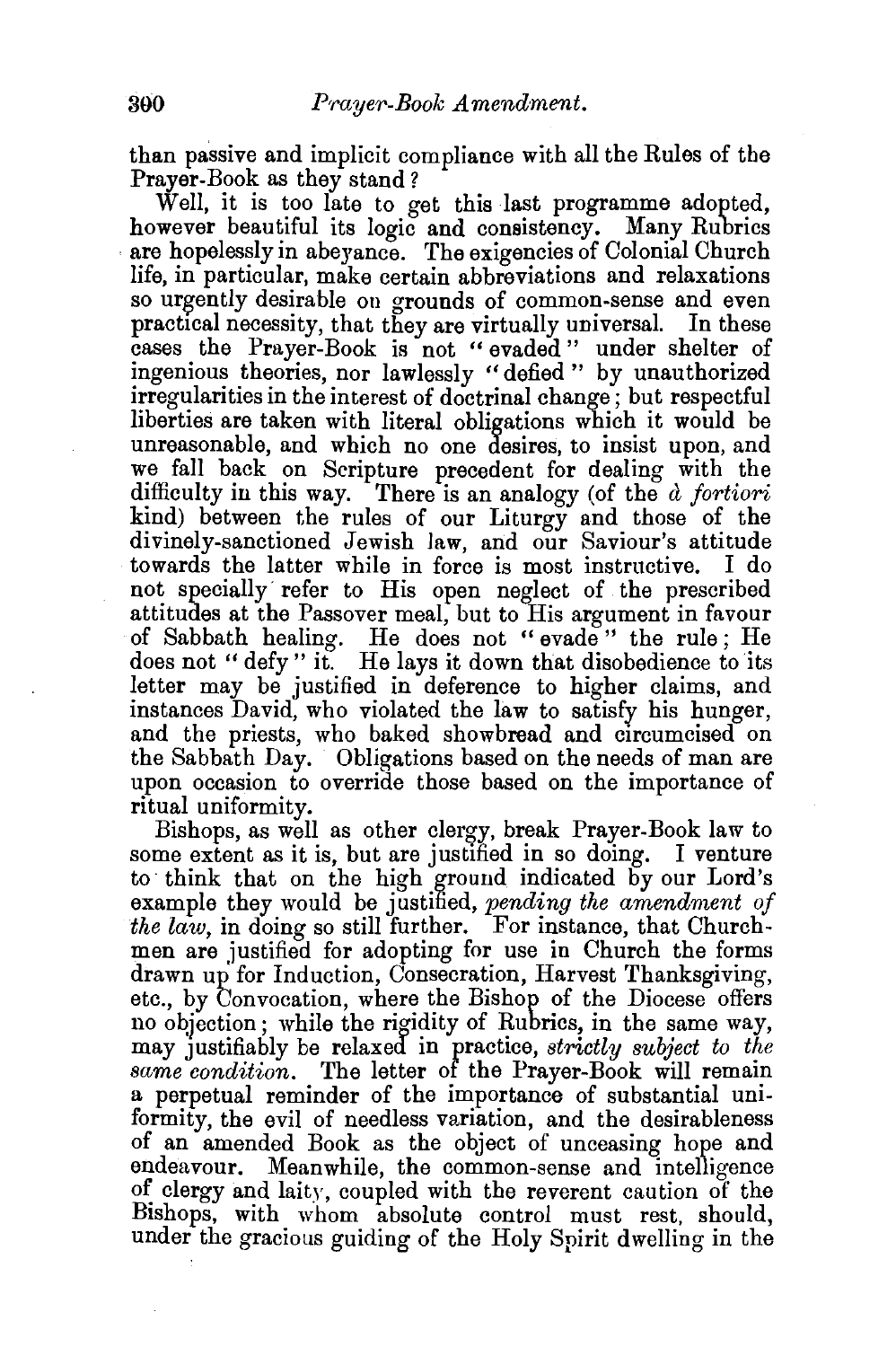Church, be a safeguard against practical extravagance and doctrinal danger.

The weak point in this programme is obvious; the Bishop who officially countenances some irregularities of which he approves may find his hands weakened for repressing others of which he disapproves. His authority may be challenged as partial and unconstitutional in its exercise.. But danger of some kind is inseparable from the delay of any indispensable reform, and the Bishops' moral influence should be strong enough to counteract opposition to their action when characterized by moderation and wisdom.

As a fourth alternative, therefore, to a fraudulent evasion, a lawless defiance, and an impossible literal obedience, we recommend as a working principle frank but cautious disregard of the law in detail, by way of provisional relaxation<br>and enlargement in use of our Book of Common Prayer by the Parochial Clergy, where the exigencies of modern Church life appear reasonably to demand it, subject to the concurrence, through their representatives, of the local laity and the countenance of the Ordinary.

The fifth (and, as we think, the only remaining) alternative -viz., their surrender of their office in view of the practical impossibility of literally fulfilling their promise of conformity to the Book-will not seriously be demanded.

Our Saviour summed up the Sabbatarian controversy with the dictum: "The Sabbath was made for man, not man for the Sabbath." Surely the Prayer-Book was made for the Church, not the Church for the Prayer-Book.

We venture to add to this already lengthy paper a reference to the way in which the Lambeth Conference of 1897 handled the subject before us.

The feeling was in favour of a reassertion (as the best available provisional solution of current difficulties) of the "Jus Liturgicum" of a See Bishop-i.e., his right to adapt (without doctrinal change) the Liturgical use of his Diocese to its needs and circumstances: a truly "Catholic" usage, which the assembled Fathers considered it was not intended by the Act of Uniformity to abrogate.

A difficulty in the way of this view arises from the Act of Uniformity Amendment Act of 1872, which authorizes such adaptation within certain defined limits. It might be held, therefore, that outside those limits it was unauthorized. Archbishop Temple, however (doubtless well advised by legal experts), did not consider this fatal to the recognition of a moderate and reasonable exercise of the right referred to, and our Bishops seem increasingly disposed to avail themselves of it. The Australian Diocesans at once united in adapting